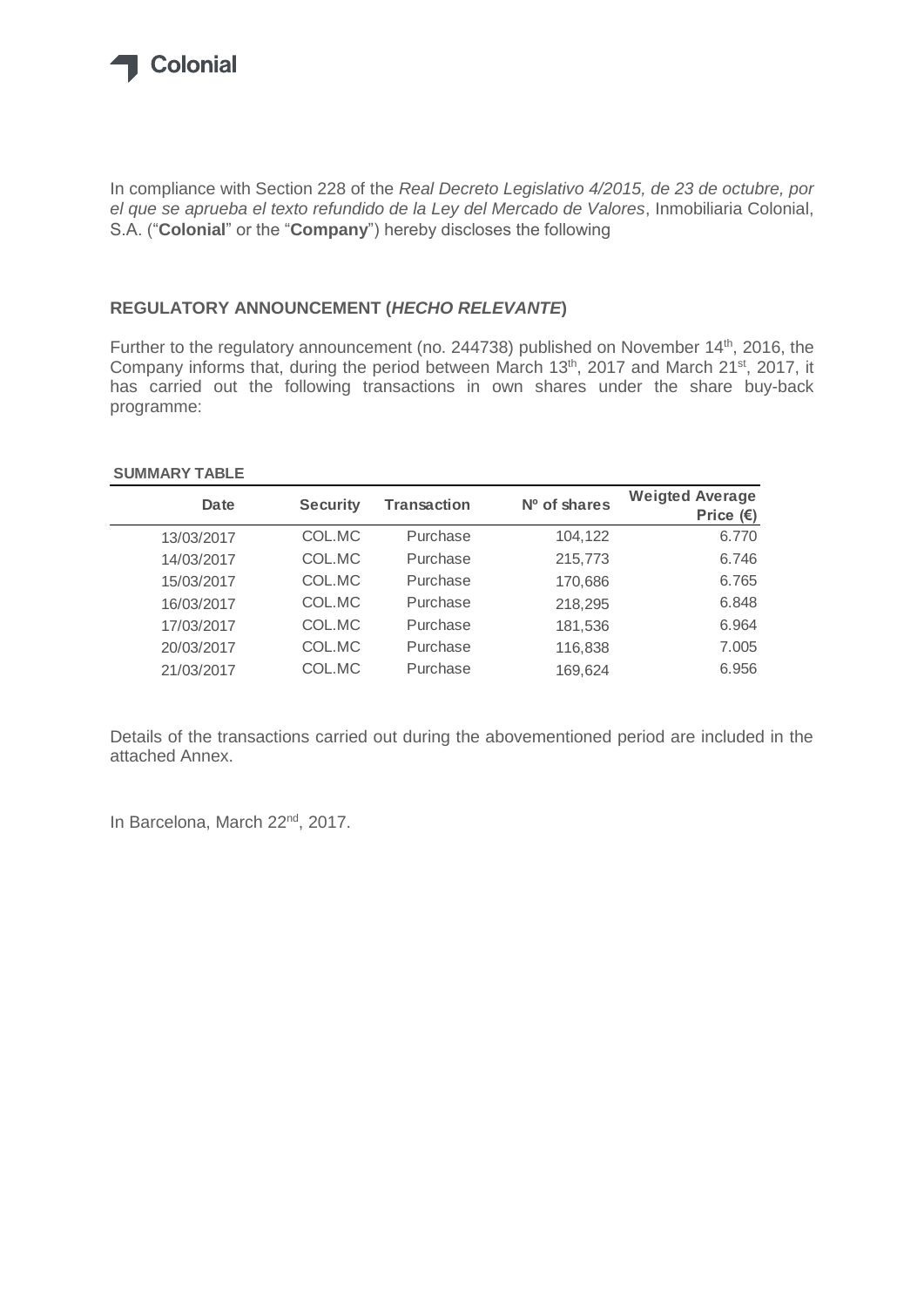

## **ANNEX**

| Date       | <b>Security</b> | Transaction          | Nº of shares | Price $(E)$ | Intermediary                             |
|------------|-----------------|----------------------|--------------|-------------|------------------------------------------|
| 13/03/2017 | COL.MC          | Purchase             | 3,387        | 6.770       | Renta 4 Banco, S.A                       |
| 13/03/2017 | COL.MC          | Purchase             | 790          | 6.733       | Renta 4 Banco, S.A                       |
| 13/03/2017 | COL.MC          | Purchase             | 5,188        | 6.771       | Renta 4 Banco, S.A                       |
| 13/03/2017 | COL.MC          | Purchase             | 1,022        | 6.736       | Renta 4 Banco, S.A                       |
| 13/03/2017 | COL.MC          | Purchase             | 3,325        | 6.772       | Renta 4 Banco, S.A                       |
| 13/03/2017 | COL.MC          | Purchase             | 426          | 6.737       | Renta 4 Banco, S.A                       |
| 13/03/2017 | COL.MC          | Purchase             | 2,766        | 6.775       | Renta 4 Banco, S.A                       |
| 13/03/2017 | COL.MC          | Purchase             | 1,909        | 6.738       | Renta 4 Banco, S.A                       |
| 13/03/2017 | COL.MC          | Purchase             | 1,740        | 6.776       | Renta 4 Banco, S.A                       |
| 13/03/2017 | COL.MC          | Purchase             | 1,123        | 6.740       | Renta 4 Banco, S.A                       |
| 13/03/2017 | COL.MC          | Purchase             | 2,931        | 6.777       | Renta 4 Banco, S.A                       |
| 13/03/2017 | COL.MC          | Purchase             | 47           | 6.745       | Renta 4 Banco, S.A                       |
| 13/03/2017 | COL.MC          | Purchase             | 1,559        | 6.778       | Renta 4 Banco, S.A                       |
| 13/03/2017 | COL.MC          | Purchase             | 747          | 6.748       | Renta 4 Banco, S.A                       |
| 13/03/2017 | COL.MC          | Purchase             | 4,545        | 6.779       | Renta 4 Banco, S.A                       |
| 13/03/2017 | COL.MC          | Purchase             | 238          | 6.749       | Renta 4 Banco, S.A                       |
| 13/03/2017 | COL.MC          | Purchase             | 5,325        | 6.780       | Renta 4 Banco, S.A                       |
| 13/03/2017 | COL.MC          | Purchase             | 8,124        | 6.750       | Renta 4 Banco, S.A                       |
| 13/03/2017 | COL.MC          | Purchase             | 1,353        | 6.781       | Renta 4 Banco, S.A                       |
| 13/03/2017 | COL.MC          | Purchase             | 1,115        | 6.751       | Renta 4 Banco, S.A                       |
| 13/03/2017 | COL.MC          | Purchase             | 8,401        | 6.782       | Renta 4 Banco, S.A                       |
|            | COL.MC          | Purchase             | 840          | 6.753       | Renta 4 Banco, S.A                       |
| 13/03/2017 | COL.MC          | Purchase             | 8,517        |             | Renta 4 Banco, S.A                       |
| 13/03/2017 |                 |                      |              | 6.783       | Renta 4 Banco, S.A                       |
| 13/03/2017 | COL.MC          | Purchase             | 2,424        | 6.754       |                                          |
| 13/03/2017 | COL.MC          | Purchase<br>Purchase | 2,861        | 6.784       | Renta 4 Banco, S.A<br>Renta 4 Banco, S.A |
| 13/03/2017 | COL.MC          | Purchase             | 1,710        | 6.755       |                                          |
| 13/03/2017 | COL.MC          |                      | 6,199        | 6.785       | Renta 4 Banco, S.A                       |
| 13/03/2017 | COL.MC          | Purchase             | 871          | 6.756       | Renta 4 Banco, S.A                       |
| 13/03/2017 | COL.MC          | Purchase             | 5,722        | 6.786       | Renta 4 Banco, S.A                       |
| 13/03/2017 | COL.MC          | Purchase             | 2,392        | 6.757       | Renta 4 Banco, S.A                       |
| 13/03/2017 | COL.MC          | Purchase             | 1,195        | 6.787       | Renta 4 Banco, S.A                       |
| 13/03/2017 | COL.MC          | Purchase             | 2,514        | 6.758       | Renta 4 Banco, S.A                       |
| 13/03/2017 | COL.MC          | Purchase             | 329          | 6.789       | Renta 4 Banco, S.A                       |
| 13/03/2017 | COL.MC          | Purchase             | 310          | 6.759       | Renta 4 Banco, S.A                       |
| 13/03/2017 | COL.MC          | Purchase             | 1,319        | 6.760       | Renta 4 Banco, S.A                       |
| 13/03/2017 | COL.MC          | Purchase             | 1,394        | 6.762       | Renta 4 Banco, S.A                       |
| 13/03/2017 | COL.MC          | Purchase             | 1,383        | 6.763       | Renta 4 Banco, S.A                       |
| 13/03/2017 | COL.MC          | Purchase             | 1,923        | 6.764       | Renta 4 Banco, S.A                       |
| 13/03/2017 | COL.MC          | Purchase             | 266          | 6.766       | Renta 4 Banco, S.A                       |
| 13/03/2017 | COL.MC          | Purchase             | 2,953        | 6.767       | Renta 4 Banco, S.A                       |
| 13/03/2017 | COL.MC          | Purchase             | 864          | 6.768       | Renta 4 Banco, S.A                       |
| 13/03/2017 | COL.MC          | Purchase             | 2,075        | 6.769       | Renta 4 Banco, S.A                       |
| 14/03/2017 | COL.MC          | Purchase             | 876          | 6.788       | Renta 4 Banco, S.A                       |
| 14/03/2017 | COL.MC          | Purchase             | 1,878        | 6.790       | Renta 4 Banco, S.A.                      |
| 14/03/2017 | COL.MC          | Purchase             | 2,502        | 6.791       | Renta 4 Banco, S.A                       |
| 14/03/2017 | COL.MC          | Purchase             | 1,077        | 6.792       | Renta 4 Banco, S.A                       |
| 14/03/2017 | COL.MC          | Purchase             | 3,422        | 6.793       | Renta 4 Banco, S.A                       |
| 14/03/2017 | COL.MC          | Purchase             | 35,304       | 6.794       | Renta 4 Banco, S.A                       |
| 14/03/2017 | COL.MC          | Purchase             | 158          | 6.796       | Renta 4 Banco, S.A                       |
| 14/03/2017 | COL.MC          | Purchase             | 2,506        | 6.798       | Renta 4 Banco, S.A                       |
| 14/03/2017 | COL.MC          | Purchase             | 941          | 6.735       | Renta 4 Banco, S.A                       |
| 14/03/2017 | COL.MC          | Purchase             | 1,880        | 6.736       | Renta 4 Banco, S.A                       |
| 14/03/2017 | COL.MC          | Purchase             | 2,131        | 6.737       | Renta 4 Banco, S.A                       |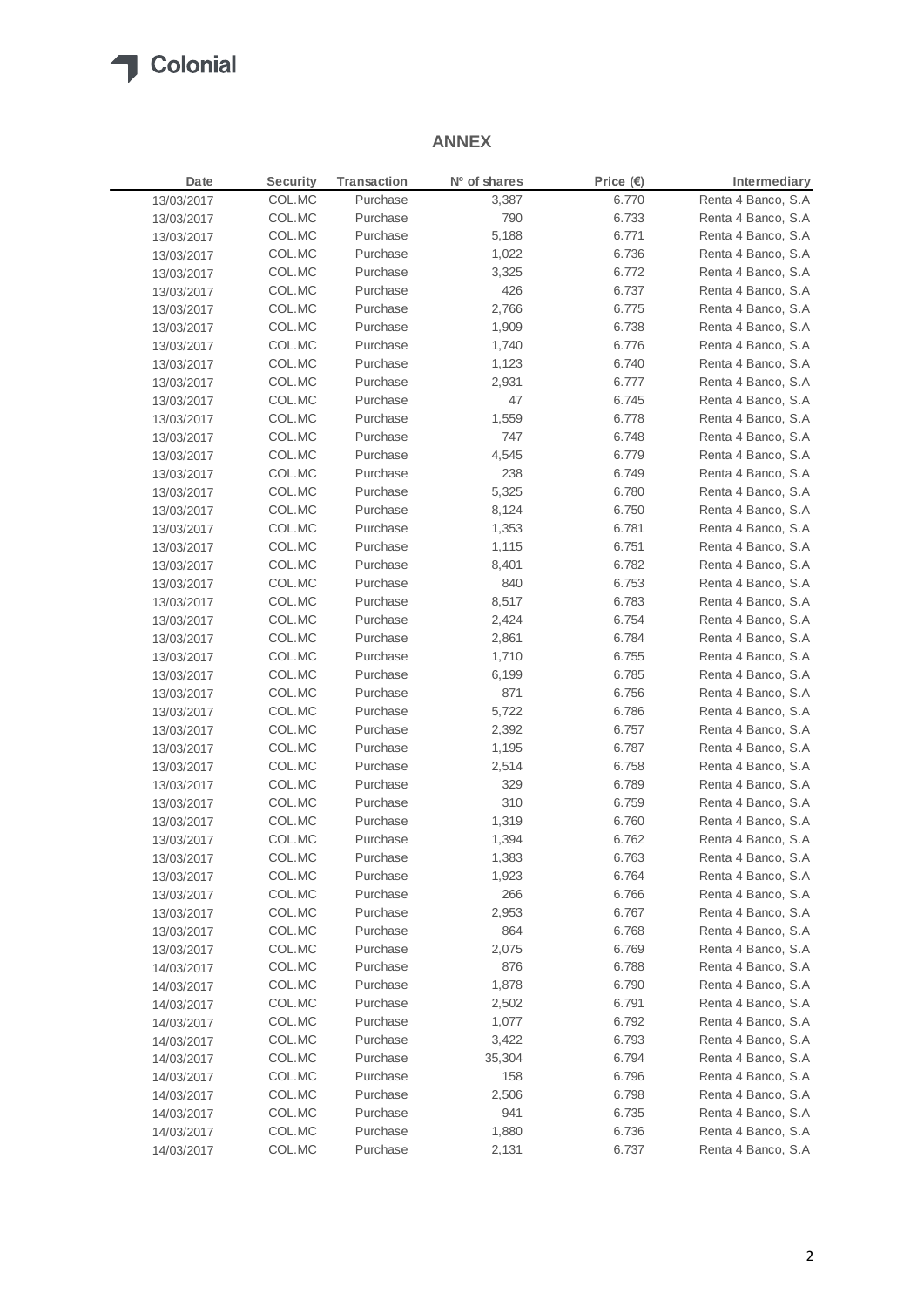

| Date       | Security | Transaction | Nº of shares | Price $(E)$ | Intermediary        |
|------------|----------|-------------|--------------|-------------|---------------------|
| 14/03/2017 | COL.MC   | Purchase    | 2,198        | 6.738       | Renta 4 Banco, S.A  |
| 14/03/2017 | COL.MC   | Purchase    | 1,143        | 6.739       | Renta 4 Banco, S.A  |
| 14/03/2017 | COL.MC   | Purchase    | 1,903        | 6.740       | Renta 4 Banco, S.A  |
| 14/03/2017 | COL.MC   | Purchase    | 4,255        | 6.741       | Renta 4 Banco, S.A  |
| 14/03/2017 | COL.MC   | Purchase    | 3,166        | 6.711       | Renta 4 Banco, S.A  |
| 14/03/2017 | COL.MC   | Purchase    | 2,334        | 6.742       | Renta 4 Banco, S.A  |
| 14/03/2017 | COL.MC   | Purchase    | 709          | 6.713       | Renta 4 Banco, S.A  |
| 14/03/2017 | COL.MC   | Purchase    | 271          | 6.743       | Renta 4 Banco, S.A  |
| 14/03/2017 | COL.MC   | Purchase    | 3,313        | 6.714       | Renta 4 Banco, S.A  |
| 14/03/2017 | COL.MC   | Purchase    | 2,248        | 6.744       | Renta 4 Banco, S.A  |
| 14/03/2017 | COL.MC   | Purchase    | 11,319       | 6.715       | Renta 4 Banco, S.A  |
| 14/03/2017 | COL.MC   | Purchase    | 1,259        | 6.745       | Renta 4 Banco, S.A  |
| 14/03/2017 | COL.MC   | Purchase    | 15,498       | 6.716       | Renta 4 Banco, S.A  |
| 14/03/2017 | COL.MC   | Purchase    | 1,369        | 6.746       | Renta 4 Banco, S.A  |
| 14/03/2017 | COL.MC   | Purchase    | 7,512        | 6.717       | Renta 4 Banco, S.A  |
| 14/03/2017 | COL.MC   | Purchase    | 2,026        | 6.747       | Renta 4 Banco, S.A  |
| 14/03/2017 | COL.MC   | Purchase    | 14,305       | 6.718       | Renta 4 Banco, S.A  |
| 14/03/2017 | COL.MC   | Purchase    | 1,975        | 6.750       | Renta 4 Banco, S.A  |
| 14/03/2017 | COL.MC   | Purchase    | 6,289        | 6.719       | Renta 4 Banco, S.A  |
| 14/03/2017 | COL.MC   | Purchase    | 628          | 6.751       | Renta 4 Banco, S.A  |
| 14/03/2017 | COL.MC   | Purchase    | 34,529       | 6.720       | Renta 4 Banco, S.A  |
| 14/03/2017 | COL.MC   | Purchase    | 2,502        | 6.764       | Renta 4 Banco, S.A  |
| 14/03/2017 | COL.MC   | Purchase    | 6,485        | 6.721       | Renta 4 Banco, S.A  |
| 14/03/2017 | COL.MC   | Purchase    | 2,522        | 6.773       | Renta 4 Banco, S.A  |
| 14/03/2017 | COL.MC   | Purchase    | 1,471        | 6.723       | Renta 4 Banco, S.A  |
| 14/03/2017 | COL.MC   | Purchase    | 240          | 6.775       | Renta 4 Banco, S.A  |
| 14/03/2017 | COL.MC   | Purchase    | 1,572        | 6.724       | Renta 4 Banco, S.A  |
| 14/03/2017 | COL.MC   | Purchase    | 653          | 6.777       | Renta 4 Banco, S.A  |
| 14/03/2017 | COL.MC   | Purchase    | 339          | 6.725       | Renta 4 Banco, S.A  |
| 14/03/2017 | COL.MC   | Purchase    | 9,398        | 6.778       | Renta 4 Banco, S.A  |
| 14/03/2017 | COL.MC   | Purchase    | 2,841        | 6.726       | Renta 4 Banco, S.A  |
| 14/03/2017 | COL.MC   | Purchase    | 6,186        | 6.780       | Renta 4 Banco, S.A  |
| 14/03/2017 | COL.MC   | Purchase    | 223          | 6.729       | Renta 4 Banco, S.A  |
| 14/03/2017 | COL.MC   | Purchase    | 1,613        | 6.781       | Renta 4 Banco, S.A  |
| 14/03/2017 | COL.MC   | Purchase    | 281          | 6.730       | Renta 4 Banco, S.A  |
| 14/03/2017 | COL.MC   | Purchase    | 1,767        | 6.782       | Renta 4 Banco, S.A  |
| 14/03/2017 | COL.MC   | Purchase    | 415          | 6.731       | Renta 4 Banco, S.A  |
| 14/03/2017 | COL.MC   | Purchase    | 1,180        | 6.783       | Renta 4 Banco, S.A  |
| 14/03/2017 | COL.MC   | Purchase    | 1            | 6.733       | Renta 4 Banco, S.A  |
| 14/03/2017 | COL.MC   | Purchase    | 125          | 6.784       | Renta 4 Banco, S.A  |
| 14/03/2017 | COL.MC   | Purchase    | 2,132        | 6.734       | Renta 4 Banco, S.A  |
| 14/03/2017 | COL.MC   | Purchase    | 2,903        | 6.785       | Renta 4 Banco, S.A  |
| 15/03/2017 | COL.MC   | Purchase    | 5,538        | 6.767       | Renta 4 Banco, S.A  |
| 15/03/2017 | COL.MC   | Purchase    | 4,298        | 6.766       | Renta 4 Banco, S.A  |
| 15/03/2017 | COL.MC   | Purchase    | 910          | 6.750       | Renta 4 Banco, S.A  |
| 15/03/2017 | COL.MC   | Purchase    | 876          | 6.751       | Renta 4 Banco, S.A  |
| 15/03/2017 | COL.MC   | Purchase    | 1,196        | 6.755       | Renta 4 Banco, S.A  |
| 15/03/2017 | COL.MC   | Purchase    | 2,007        | 6.756       | Renta 4 Banco, S.A  |
| 15/03/2017 | COL.MC   | Purchase    | 3,227        | 6.758       | Renta 4 Banco, S.A  |
| 15/03/2017 | COL.MC   | Purchase    | 5,018        | 6.759       | Renta 4 Banco, S.A  |
| 15/03/2017 | COL.MC   | Purchase    | 1,461        | 6.760       | Renta 4 Banco, S.A  |
| 15/03/2017 | COL.MC   | Purchase    | 1,938        | 6.761       | Renta 4 Banco, S.A  |
| 15/03/2017 | COL.MC   | Purchase    | 4,268        | 6.763       | Renta 4 Banco, S.A  |
| 15/03/2017 | COL.MC   | Purchase    | 2,505        | 6.764       | Renta 4 Banco, S.A  |
| 15/03/2017 | COL.MC   | Purchase    | 1,072        | 6.729       | Renta 4 Banco, S.A  |
| 15/03/2017 | COL.MC   | Purchase    | 1,014        | 6.730       | Renta 4 Banco, S.A. |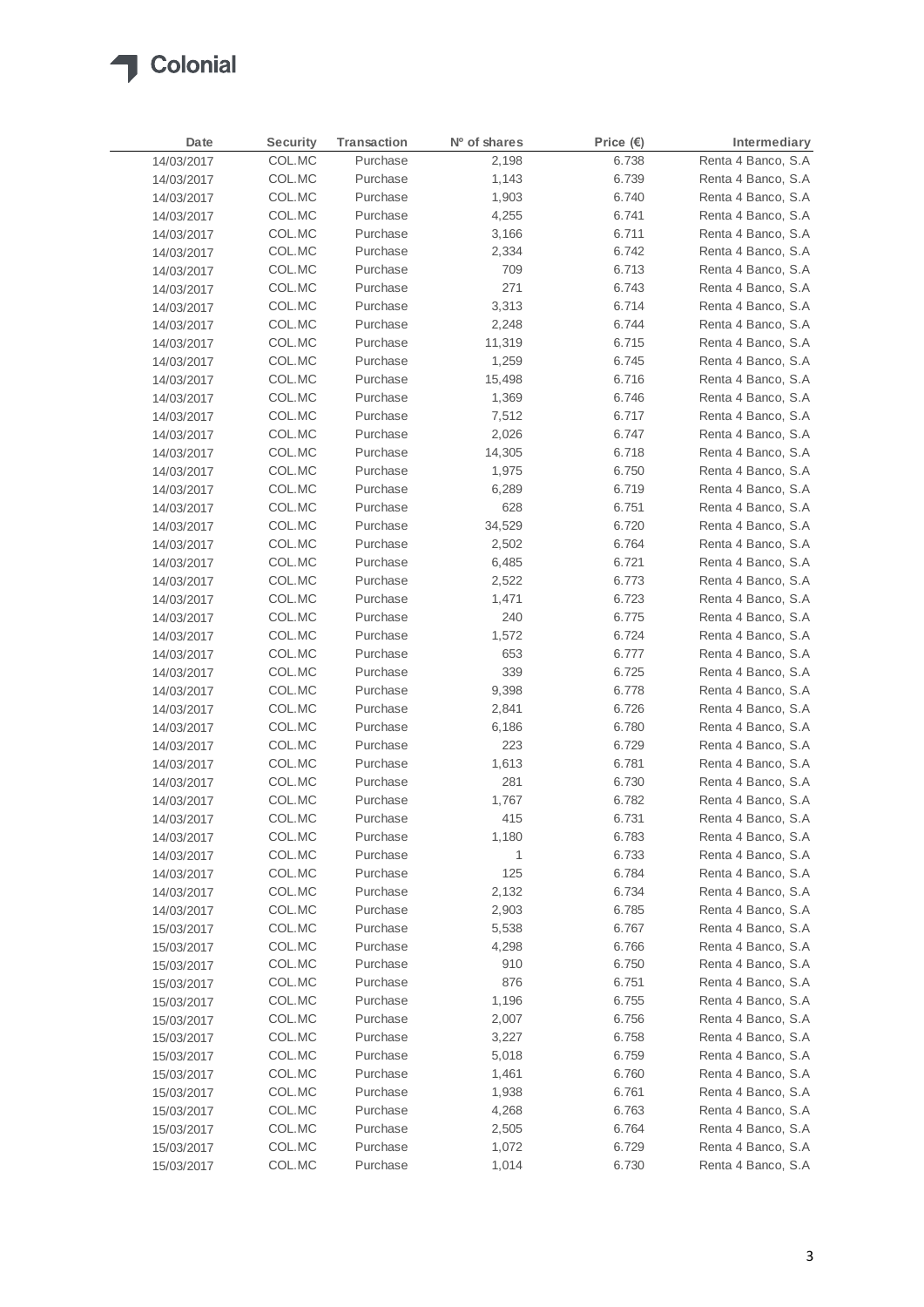

| Date       | <b>Security</b> | <b>Transaction</b> | Nº of shares | Price (€) | Intermediary        |
|------------|-----------------|--------------------|--------------|-----------|---------------------|
| 15/03/2017 | COL.MC          | Purchase           | 2,411        | 6.731     | Renta 4 Banco, S.A  |
| 15/03/2017 | COL.MC          | Purchase           | 6,339        | 6.733     | Renta 4 Banco, S.A  |
| 15/03/2017 | COL.MC          | Purchase           | 2,669        | 6.735     | Renta 4 Banco, S.A  |
| 15/03/2017 | COL.MC          | Purchase           | 1,235        | 6.736     | Renta 4 Banco, S.A  |
| 15/03/2017 | COL.MC          | Purchase           | 1,725        | 6.740     | Renta 4 Banco, S.A  |
| 15/03/2017 | COL.MC          | Purchase           | 952          | 6.741     | Renta 4 Banco, S.A  |
| 15/03/2017 | COL.MC          | Purchase           | 544          | 6.742     | Renta 4 Banco, S.A  |
| 15/03/2017 | COL.MC          | Purchase           | 784          | 6.743     | Renta 4 Banco, S.A  |
| 15/03/2017 | COL.MC          | Purchase           | 2,326        | 6.744     | Renta 4 Banco, S.A  |
| 15/03/2017 | COL.MC          | Purchase           | 1,711        | 6.745     | Renta 4 Banco, S.A  |
| 15/03/2017 | COL.MC          | Purchase           | 2,285        | 6.746     | Renta 4 Banco, S.A  |
| 15/03/2017 | COL.MC          | Purchase           | 913          | 6.747     | Renta 4 Banco, S.A  |
| 15/03/2017 | COL.MC          | Purchase           | 861          | 6.748     | Renta 4 Banco, S.A  |
| 15/03/2017 | COL.MC          | Purchase           | 4,018        | 6.768     | Renta 4 Banco, S.A  |
| 15/03/2017 | COL.MC          | Purchase           | 1,977        | 6.769     | Renta 4 Banco, S.A  |
| 15/03/2017 | COL.MC          | Purchase           | 4,804        | 6.770     | Renta 4 Banco, S.A  |
| 15/03/2017 | COL.MC          | Purchase           | 10,157       | 6.771     | Renta 4 Banco, S.A  |
| 15/03/2017 | COL.MC          | Purchase           | 10,434       | 6.772     | Renta 4 Banco, S.A  |
| 15/03/2017 | COL.MC          | Purchase           | 58,546       | 6.773     | Renta 4 Banco, S.A  |
| 15/03/2017 | COL.MC          | Purchase           | 1,071        | 6.774     | Renta 4 Banco, S.A  |
| 15/03/2017 | COL.MC          | Purchase           | 3,689        | 6.775     | Renta 4 Banco, S.A  |
| 15/03/2017 | COL.MC          | Purchase           | 7,032        | 6.776     | Renta 4 Banco, S.A  |
| 15/03/2017 | COL.MC          | Purchase           | 3,847        | 6.779     | Renta 4 Banco, S.A  |
| 15/03/2017 | COL.MC          | Purchase           | 2,514        | 6.780     | Renta 4 Banco, S.A  |
| 15/03/2017 | COL.MC          | Purchase           | 2,514        | 6.785     | Renta 4 Banco, S.A  |
| 16/03/2017 | COL.MC          | Purchase           | 3,681        | 6.843     | Renta 4 Banco, S.A  |
| 16/03/2017 | COL.MC          | Purchase           | 1,695        | 6.842     | Renta 4 Banco, S.A  |
| 16/03/2017 | COL.MC          | Purchase           | 498          | 6.806     | Renta 4 Banco, S.A  |
| 16/03/2017 | COL.MC          | Purchase           | 1,529        | 6.807     | Renta 4 Banco, S.A  |
| 16/03/2017 | COL.MC          | Purchase           | 1,524        | 6.815     | Renta 4 Banco, S.A  |
| 16/03/2017 | COL.MC          | Purchase           | 2,512        | 6.824     | Renta 4 Banco, S.A  |
| 16/03/2017 | COL.MC          | Purchase           | 2,839        | 6.827     | Renta 4 Banco, S.A  |
| 16/03/2017 | COL.MC          | Purchase           | 1,418        | 6.835     | Renta 4 Banco, S.A  |
| 16/03/2017 | COL.MC          | Purchase           | 1,124        | 6.836     | Renta 4 Banco, S.A  |
| 16/03/2017 | COL.MC          | Purchase           | 1,292        | 6.837     | Renta 4 Banco, S.A  |
| 16/03/2017 | COL.MC          | Purchase           | 1,099        | 6.840     | Renta 4 Banco, S.A  |
| 16/03/2017 | COL.MC          | Purchase           | 75           | 6.841     | Renta 4 Banco, S.A  |
| 16/03/2017 | COL.MC          | Purchase           | 849          | 6.762     | Renta 4 Banco, S.A  |
| 16/03/2017 | COL.MC          | Purchase           | 726          | 6.764     | Renta 4 Banco, S.A  |
| 16/03/2017 | COL.MC          | Purchase           | 2,100        | 6.765     | Renta 4 Banco, S.A. |
| 16/03/2017 | COL.MC          | Purchase           | 1,914        | 6.766     | Renta 4 Banco, S.A. |
| 16/03/2017 | COL.MC          | Purchase           | 4,699        | 6.768     | Renta 4 Banco, S.A  |
| 16/03/2017 | COL.MC          | Purchase           | 953          | 6.771     | Renta 4 Banco, S.A  |
| 16/03/2017 | COL.MC          | Purchase           | 1,853        | 6.777     | Renta 4 Banco, S.A  |
| 16/03/2017 | COL.MC          | Purchase           | 523          | 6.780     | Renta 4 Banco, S.A  |
| 16/03/2017 | COL.MC          | Purchase           | 3,050        | 6.781     | Renta 4 Banco, S.A. |
| 16/03/2017 | COL.MC          | Purchase           | 200          | 6.782     | Renta 4 Banco, S.A  |
| 16/03/2017 | COL.MC          | Purchase           | 2,018        | 6.783     | Renta 4 Banco, S.A  |
| 16/03/2017 | COL.MC          | Purchase           | 2,500        | 6.784     | Renta 4 Banco, S.A  |
| 16/03/2017 | COL.MC          | Purchase           | 1,378        | 6.785     | Renta 4 Banco, S.A  |
| 16/03/2017 | COL.MC          | Purchase           | 1,362        | 6.786     | Renta 4 Banco, S.A  |
| 16/03/2017 | COL.MC          | Purchase           | 5,799        | 6.787     | Renta 4 Banco, S.A  |
| 16/03/2017 | COL.MC          | Purchase           | 5,065        | 6.788     | Renta 4 Banco, S.A. |
| 16/03/2017 | COL.MC          | Purchase           | 2,506        | 6.789     | Renta 4 Banco, S.A  |
| 16/03/2017 | COL.MC          | Purchase           | 3,665        | 6.790     | Renta 4 Banco, S.A  |
| 16/03/2017 | COL.MC          | Purchase           | 2,519        | 6.791     | Renta 4 Banco, S.A  |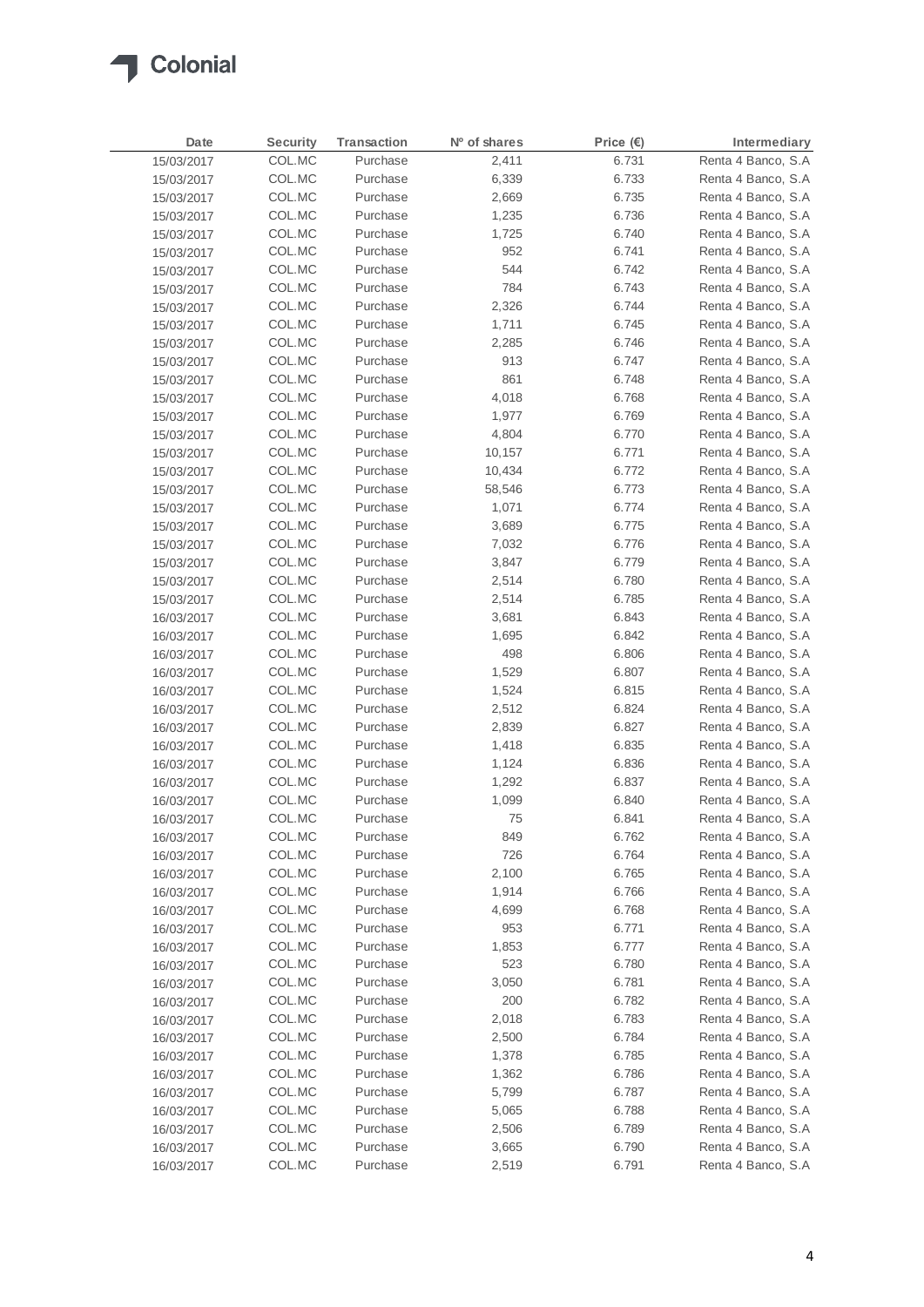

| Date       | Security | Transaction | Nº of shares | Price $(E)$ | Intermediary        |
|------------|----------|-------------|--------------|-------------|---------------------|
| 16/03/2017 | COL.MC   | Purchase    | 5,761        | 6.793       | Renta 4 Banco, S.A  |
| 16/03/2017 | COL.MC   | Purchase    | 3,163        | 6.794       | Renta 4 Banco, S.A  |
| 16/03/2017 | COL.MC   | Purchase    | 1,570        | 6.795       | Renta 4 Banco, S.A  |
| 16/03/2017 | COL.MC   | Purchase    | 1,088        | 6.796       | Renta 4 Banco, S.A  |
| 16/03/2017 | COL.MC   | Purchase    | 933          | 6.758       | Renta 4 Banco, S.A  |
| 16/03/2017 | COL.MC   | Purchase    | 2,500        | 6.797       | Renta 4 Banco, S.A  |
| 16/03/2017 | COL.MC   | Purchase    | 1,229        | 6.760       | Renta 4 Banco, S.A  |
| 16/03/2017 | COL.MC   | Purchase    | 1,623        | 6.799       | Renta 4 Banco, S.A  |
| 16/03/2017 | COL.MC   | Purchase    | 487          | 6.761       | Renta 4 Banco, S.A. |
| 16/03/2017 | COL.MC   | Purchase    | 2,518        | 6.804       | Renta 4 Banco, S.A  |
| 16/03/2017 | COL.MC   | Purchase    | 728          | 6.845       | Renta 4 Banco, S.A  |
| 16/03/2017 | COL.MC   | Purchase    | 1,164        | 6.848       | Renta 4 Banco, S.A  |
| 16/03/2017 | COL.MC   | Purchase    | 17,578       | 6.890       | Renta 4 Banco, S.A  |
| 16/03/2017 | COL.MC   | Purchase    | 2,634        | 6.849       | Renta 4 Banco, S.A  |
| 16/03/2017 | COL.MC   | Purchase    | 3,958        | 6.891       | Renta 4 Banco, S.A. |
| 16/03/2017 | COL.MC   | Purchase    | 3,421        | 6.850       | Renta 4 Banco, S.A  |
| 16/03/2017 | COL.MC   | Purchase    | 4,918        | 6.893       | Renta 4 Banco, S.A  |
| 16/03/2017 | COL.MC   | Purchase    | 887          | 6.851       | Renta 4 Banco, S.A  |
| 16/03/2017 | COL.MC   | Purchase    | 5,013        | 6.894       | Renta 4 Banco, S.A  |
| 16/03/2017 | COL.MC   | Purchase    | 1,322        | 6.853       | Renta 4 Banco, S.A  |
| 16/03/2017 | COL.MC   | Purchase    | 2,512        | 6.906       | Renta 4 Banco, S.A  |
| 16/03/2017 | COL.MC   | Purchase    | 547          | 6.854       | Renta 4 Banco, S.A. |
| 16/03/2017 | COL.MC   | Purchase    | 1,123        | 6.908       | Renta 4 Banco, S.A  |
| 16/03/2017 | COL.MC   | Purchase    | 1,335        | 6.857       | Renta 4 Banco, S.A  |
| 16/03/2017 | COL.MC   | Purchase    | 1,064        | 6.909       | Renta 4 Banco, S.A  |
| 16/03/2017 | COL.MC   | Purchase    | 1,335        | 6.860       | Renta 4 Banco, S.A  |
| 16/03/2017 | COL.MC   | Purchase    | 3,349        | 6.864       | Renta 4 Banco, S.A  |
| 16/03/2017 | COL.MC   | Purchase    | 2,195        | 6.866       | Renta 4 Banco, S.A  |
| 16/03/2017 | COL.MC   | Purchase    | 2,621        | 6.867       | Renta 4 Banco, S.A  |
| 16/03/2017 | COL.MC   | Purchase    | 4,493        | 6.870       | Renta 4 Banco, S.A  |
| 16/03/2017 | COL.MC   | Purchase    | 1,219        | 6.871       | Renta 4 Banco, S.A  |
| 16/03/2017 | COL.MC   | Purchase    | 2,503        | 6.873       | Renta 4 Banco, S.A  |
| 16/03/2017 | COL.MC   | Purchase    | 2,014        | 6.874       | Renta 4 Banco, S.A  |
| 16/03/2017 | COL.MC   | Purchase    | 4,794        | 6.875       | Renta 4 Banco, S.A  |
| 16/03/2017 | COL.MC   | Purchase    | 2,509        | 6.877       | Renta 4 Banco, S.A  |
| 16/03/2017 | COL.MC   | Purchase    | 1,073        | 6.878       | Renta 4 Banco, S.A  |
| 16/03/2017 | COL.MC   | Purchase    | 1,384        | 6.879       | Renta 4 Banco, S.A  |
| 16/03/2017 | COL.MC   | Purchase    | 1,593        | 6.881       | Renta 4 Banco, S.A  |
| 16/03/2017 | COL.MC   | Purchase    | 4,204        | 6.882       | Renta 4 Banco, S.A  |
| 16/03/2017 | COL.MC   | Purchase    | 4,504        | 6.883       | Renta 4 Banco, S.A  |
| 16/03/2017 | COL.MC   | Purchase    | 14,241       | 6.886       | Renta 4 Banco, S.A  |
| 16/03/2017 | COL.MC   | Purchase    | 11,457       | 6.887       | Renta 4 Banco, S.A  |
| 16/03/2017 | COL.MC   | Purchase    | 9,692        | 6.888       | Renta 4 Banco, S.A  |
| 16/03/2017 | COL.MC   | Purchase    | 11,074       | 6.889       | Renta 4 Banco, S.A  |
| 17/03/2017 | COL.MC   | Purchase    | 1,654        | 6.966       | Renta 4 Banco, S.A  |
| 17/03/2017 | COL.MC   | Purchase    | 250          | 6.965       | Renta 4 Banco, S.A  |
| 17/03/2017 | COL.MC   | Purchase    | 3,000        | 6.953       | Renta 4 Banco, S.A  |
| 17/03/2017 | COL.MC   | Purchase    | 1,360        | 6.954       | Renta 4 Banco, S.A. |
| 17/03/2017 | COL.MC   | Purchase    | 710          | 6.955       | Renta 4 Banco, S.A  |
| 17/03/2017 | COL.MC   | Purchase    | 4,719        | 6.958       | Renta 4 Banco, S.A  |
| 17/03/2017 | COL.MC   | Purchase    | 1,614        | 6.959       | Renta 4 Banco, S.A  |
| 17/03/2017 | COL.MC   | Purchase    | 2,332        | 6.960       | Renta 4 Banco, S.A  |
| 17/03/2017 | COL.MC   | Purchase    | 3,727        | 6.961       | Renta 4 Banco, S.A  |
| 17/03/2017 | COL.MC   | Purchase    | 4,972        | 6.962       | Renta 4 Banco, S.A  |
| 17/03/2017 | COL.MC   | Purchase    | 3,954        | 6.963       | Renta 4 Banco, S.A. |
| 17/03/2017 | COL.MC   | Purchase    | 14,781       | 6.964       | Renta 4 Banco, S.A  |
| 17/03/2017 | COL.MC   | Purchase    | 1,157        | 6.916       | Renta 4 Banco, S.A  |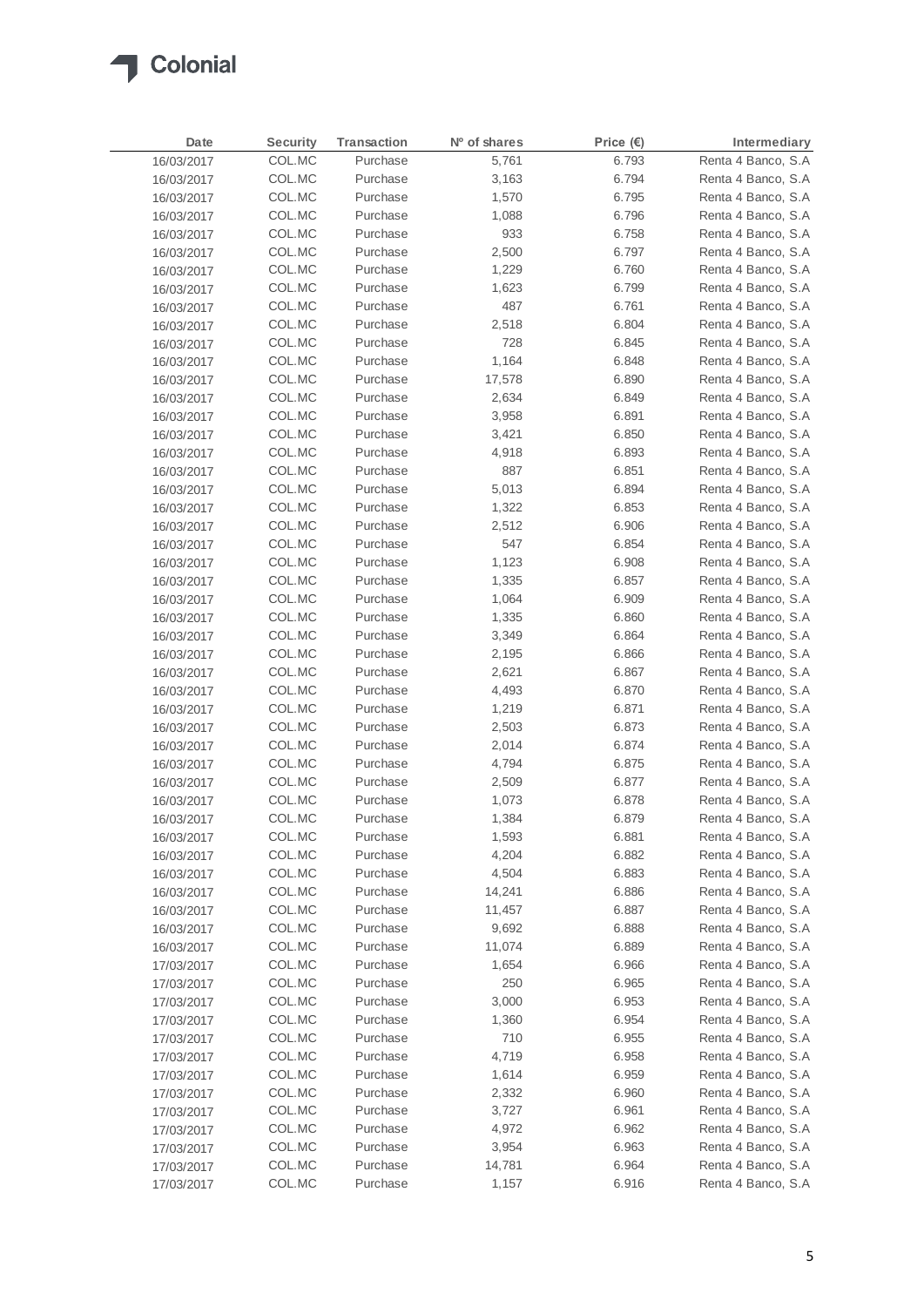

| Date       | <b>Security</b> | Transaction | Nº of shares | Price $(\epsilon)$ | Intermediary       |
|------------|-----------------|-------------|--------------|--------------------|--------------------|
| 17/03/2017 | COL.MC          | Purchase    | 1,761        | 6.920              | Renta 4 Banco, S.A |
| 17/03/2017 | COL.MC          | Purchase    | 4,607        | 6.926              | Renta 4 Banco, S.A |
| 17/03/2017 | COL.MC          | Purchase    | 6,179        | 6.930              | Renta 4 Banco, S.A |
| 17/03/2017 | COL.MC          | Purchase    | 1,448        | 6.935              | Renta 4 Banco, S.A |
| 17/03/2017 | COL.MC          | Purchase    | 3,114        | 6.938              | Renta 4 Banco, S.A |
| 17/03/2017 | COL.MC          | Purchase    | 1,917        | 6.940              | Renta 4 Banco, S.A |
| 17/03/2017 | COL.MC          | Purchase    | 4,824        | 6.941              | Renta 4 Banco, S.A |
| 17/03/2017 | COL.MC          | Purchase    | 4,880        | 6.943              | Renta 4 Banco, S.A |
| 17/03/2017 | COL.MC          | Purchase    | 4,886        | 6.944              | Renta 4 Banco, S.A |
| 17/03/2017 | COL.MC          | Purchase    | 2,148        | 6.945              | Renta 4 Banco, S.A |
| 17/03/2017 | COL.MC          | Purchase    | 7,070        | 6.948              | Renta 4 Banco, S.A |
| 17/03/2017 | COL.MC          | Purchase    | 3,111        | 6.949              | Renta 4 Banco, S.A |
| 17/03/2017 | COL.MC          | Purchase    | 6,412        | 6.950              | Renta 4 Banco, S.A |
| 17/03/2017 | COL.MC          | Purchase    | 6,755        | 6.951              | Renta 4 Banco, S.A |
| 17/03/2017 | COL.MC          | Purchase    | 7,527        | 6.952              | Renta 4 Banco, S.A |
| 17/03/2017 | COL.MC          | Purchase    | 2,512        | 6.968              | Renta 4 Banco, S.A |
| 17/03/2017 | COL.MC          | Purchase    | 819          | 6.970              | Renta 4 Banco, S.A |
| 17/03/2017 | COL.MC          | Purchase    | 1,955        | 6.971              | Renta 4 Banco, S.A |
| 17/03/2017 | COL.MC          | Purchase    | 1,355        | 6.972              | Renta 4 Banco, S.A |
| 17/03/2017 | COL.MC          | Purchase    | 2,361        | 6.973              | Renta 4 Banco, S.A |
| 17/03/2017 | COL.MC          | Purchase    | 2,101        | 6.976              | Renta 4 Banco, S.A |
| 17/03/2017 | COL.MC          | Purchase    | 2,647        | 6.977              | Renta 4 Banco, S.A |
| 17/03/2017 | COL.MC          | Purchase    | 985          | 6.978              | Renta 4 Banco, S.A |
| 17/03/2017 | COL.MC          | Purchase    | 2,115        | 6.981              | Renta 4 Banco, S.A |
| 17/03/2017 | COL.MC          | Purchase    | 4,880        | 6.982              | Renta 4 Banco, S.A |
| 17/03/2017 | COL.MC          | Purchase    | 2,014        | 6.983              | Renta 4 Banco, S.A |
| 17/03/2017 | COL.MC          | Purchase    | 3,929        | 6.984              | Renta 4 Banco, S.A |
| 17/03/2017 | COL.MC          | Purchase    | 6,042        | 6.985              | Renta 4 Banco, S.A |
| 17/03/2017 | COL.MC          | Purchase    | 10,035       | 6.986              | Renta 4 Banco, S.A |
| 17/03/2017 | COL.MC          | Purchase    | 1,624        | 6.987              | Renta 4 Banco, S.A |
| 17/03/2017 | COL.MC          | Purchase    | 1,337        | 6.988              | Renta 4 Banco, S.A |
| 17/03/2017 | COL.MC          | Purchase    | 2,277        | 6.989              | Renta 4 Banco, S.A |
| 17/03/2017 | COL.MC          | Purchase    | 3,313        | 6.992              | Renta 4 Banco, S.A |
| 17/03/2017 | COL.MC          | Purchase    | 3,327        | 6.999              | Renta 4 Banco, S.A |
| 17/03/2017 | COL.MC          | Purchase    | 2,501        | 7.000              | Renta 4 Banco, S.A |
| 17/03/2017 | COL.MC          | Purchase    | 2,501        | 7.001              | Renta 4 Banco, S.A |
| 17/03/2017 | COL.MC          | Purchase    | 2,520        | 7.002              | Renta 4 Banco, S.A |
| 17/03/2017 | COL.MC          | Purchase    | 2,506        | 7.003              | Renta 4 Banco, S.A |
| 17/03/2017 | COL.MC          | Purchase    | 5,011        | 7.006              | Renta 4 Banco, S.A |
| 20/03/2017 | COL.MC          | Purchase    | 4,483        | 7.017              | Renta 4 Banco, S.A |
| 20/03/2017 | COL.MC          | Purchase    | 3,784        | 7.018              | Renta 4 Banco, S.A |
| 20/03/2017 | COL.MC          | Purchase    | 5,209        | 7.019              | Renta 4 Banco, S.A |
| 20/03/2017 | COL.MC          | Purchase    | 3,916        | 7.020              | Renta 4 Banco, S.A |
| 20/03/2017 | COL.MC          | Purchase    | 1,032        | 7.022              | Renta 4 Banco, S.A |
| 20/03/2017 | COL.MC          | Purchase    | 1,513        | 7.023              | Renta 4 Banco, S.A |
| 20/03/2017 | COL.MC          | Purchase    | 884          | 7.024              | Renta 4 Banco, S.A |
| 20/03/2017 | COL.MC          | Purchase    | 1,137        | 7.025              | Renta 4 Banco, S.A |
| 20/03/2017 | COL.MC          | Purchase    | 1,191        | 7.026              | Renta 4 Banco, S.A |
| 20/03/2017 | COL.MC          | Purchase    | 7,516        | 6.984              | Renta 4 Banco, S.A |
| 20/03/2017 | COL.MC          | Purchase    | 2,514        | 6.987              | Renta 4 Banco, S.A |
| 20/03/2017 | COL.MC          | Purchase    | 1,406        | 6.988              | Renta 4 Banco, S.A |
| 20/03/2017 | COL.MC          | Purchase    | 365          | 6.989              | Renta 4 Banco, S.A |
| 20/03/2017 | COL.MC          | Purchase    | 3,517        | 6.993              | Renta 4 Banco, S.A |
| 20/03/2017 | COL.MC          | Purchase    | 9,269        | 6.994              | Renta 4 Banco, S.A |
| 20/03/2017 | COL.MC          | Purchase    | 5,834        | 6.995              | Renta 4 Banco, S.A |
| 20/03/2017 | COL.MC          | Purchase    | 1,176        | 6.996              | Renta 4 Banco, S.A |
| 20/03/2017 | COL.MC          | Purchase    | 3,348        | 6.997              | Renta 4 Banco, S.A |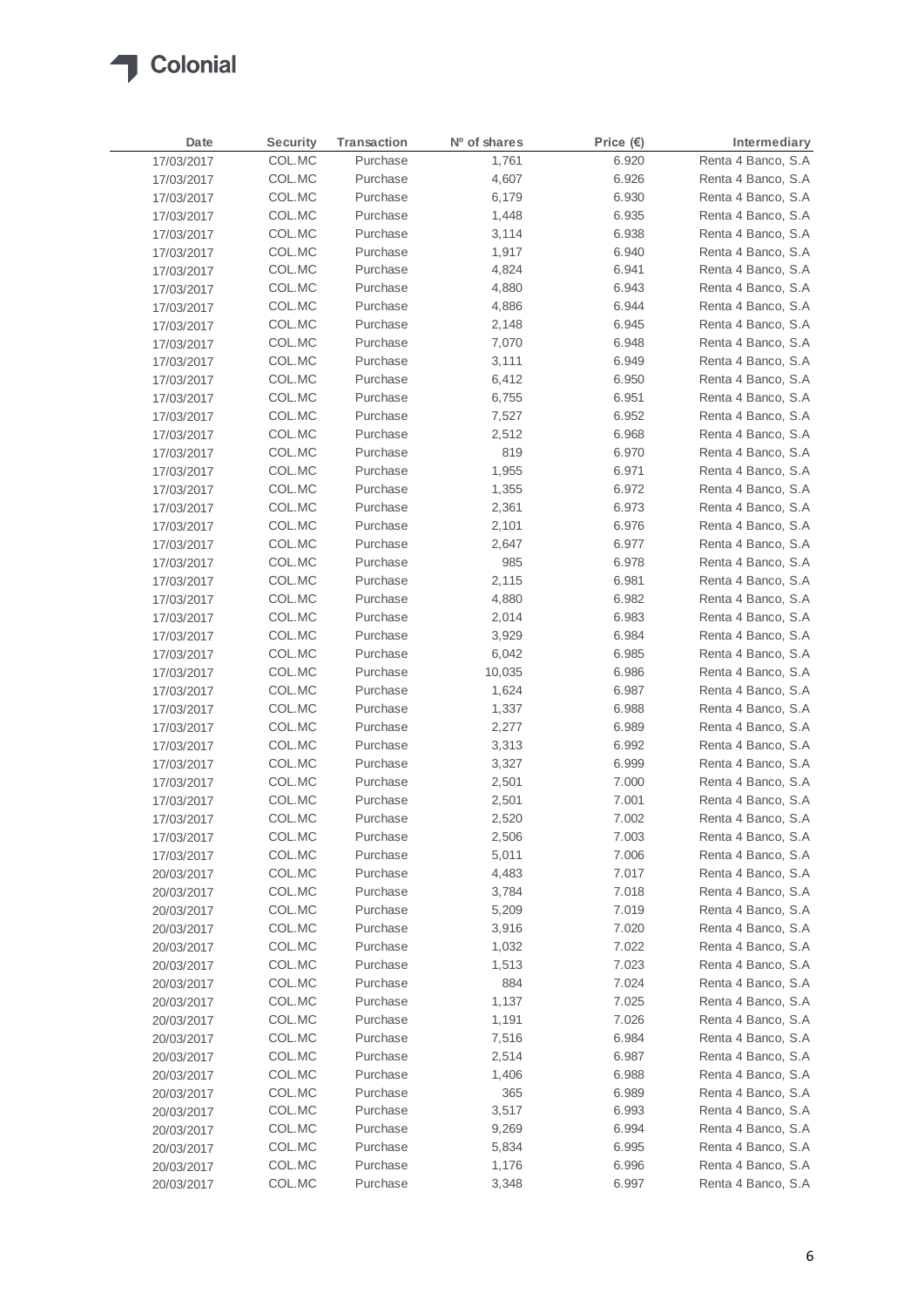

| Date       | <b>Security</b> | <b>Transaction</b> | Nº of shares | Price $(E)$ | Intermediary       |
|------------|-----------------|--------------------|--------------|-------------|--------------------|
| 20/03/2017 | COL.MC          | Purchase           | 2,675        | 6.998       | Renta 4 Banco, S.A |
| 20/03/2017 | COL.MC          | Purchase           | 1,072        | 7.000       | Renta 4 Banco, S.A |
| 20/03/2017 | COL.MC          | Purchase           | 2,516        | 7.001       | Renta 4 Banco, S.A |
| 20/03/2017 | COL.MC          | Purchase           | 3,760        | 7.003       | Renta 4 Banco, S.A |
| 20/03/2017 | COL.MC          | Purchase           | 6,046        | 7.004       | Renta 4 Banco, S.A |
| 20/03/2017 | COL.MC          | Purchase           | 4,933        | 7.005       | Renta 4 Banco, S.A |
| 20/03/2017 | COL.MC          | Purchase           | 1,675        | 7.006       | Renta 4 Banco, S.A |
| 20/03/2017 | COL.MC          | Purchase           | 7,135        | 7.008       | Renta 4 Banco, S.A |
| 20/03/2017 | COL.MC          | Purchase           | 10,362       | 7.009       | Renta 4 Banco, S.A |
| 20/03/2017 | COL.MC          | Purchase           | 540          | 7.010       | Renta 4 Banco, S.A |
| 20/03/2017 | COL.MC          | Purchase           | 2,415        | 7.011       | Renta 4 Banco, S.A |
| 20/03/2017 | COL.MC          | Purchase           | 2,225        | 7.012       | Renta 4 Banco, S.A |
| 20/03/2017 | COL.MC          | Purchase           | 2,514        | 7.013       | Renta 4 Banco, S.A |
| 20/03/2017 | COL.MC          | Purchase           | 1,337        | 7.014       | Renta 4 Banco, S.A |
| 20/03/2017 | COL.MC          | Purchase           | 4,661        | 7.015       | Renta 4 Banco, S.A |
| 20/03/2017 | COL.MC          | Purchase           | 4,878        | 7.016       | Renta 4 Banco, S.A |
| 21/03/2017 | COL.MC          | Purchase           | 106          | 6.947       | Renta 4 Banco, S.A |
| 21/03/2017 | COL.MC          | Purchase           | 3,011        | 6.980       | Renta 4 Banco, S.A |
| 21/03/2017 | COL.MC          | Purchase           | 1,509        | 6.948       | Renta 4 Banco, S.A |
| 21/03/2017 | COL.MC          | Purchase           | 13           | 6.982       | Renta 4 Banco, S.A |
| 21/03/2017 | COL.MC          | Purchase           | 617          | 6.950       | Renta 4 Banco, S.A |
| 21/03/2017 | COL.MC          | Purchase           | 2,848        | 6.983       | Renta 4 Banco, S.A |
| 21/03/2017 | COL.MC          | Purchase           | 1,106        | 6.951       | Renta 4 Banco, S.A |
| 21/03/2017 | COL.MC          | Purchase           | 1,827        | 6.984       | Renta 4 Banco, S.A |
| 21/03/2017 | COL.MC          | Purchase           | 2,049        | 6.952       | Renta 4 Banco, S.A |
| 21/03/2017 | COL.MC          | Purchase           | 7,024        | 6.985       | Renta 4 Banco, S.A |
| 21/03/2017 | COL.MC          | Purchase           | 2,543        | 6.954       | Renta 4 Banco, S.A |
| 21/03/2017 | COL.MC          | Purchase           | 27           | 6.986       | Renta 4 Banco, S.A |
| 21/03/2017 | COL.MC          | Purchase           | 5,367        | 6.956       | Renta 4 Banco, S.A |
| 21/03/2017 | COL.MC          | Purchase           | 5,147        | 6.987       | Renta 4 Banco, S.A |
| 21/03/2017 | COL.MC          | Purchase           | 2,509        | 6.957       | Renta 4 Banco, S.A |
| 21/03/2017 | COL.MC          | Purchase           | 2,519        | 6.988       | Renta 4 Banco, S.A |
| 21/03/2017 | COL.MC          | Purchase           | 2,640        | 6.959       | Renta 4 Banco, S.A |
| 21/03/2017 | COL.MC          | Purchase           | 2,503        | 6.989       | Renta 4 Banco, S.A |
| 21/03/2017 | COL.MC          | Purchase           | 6,152        | 6.960       | Renta 4 Banco, S.A |
| 21/03/2017 | COL.MC          | Purchase           | 200          | 6.990       | Renta 4 Banco, S.A |
| 21/03/2017 | COL.MC          | Purchase           | 1,985        | 6.961       | Renta 4 Banco, S.A |
| 21/03/2017 | COL.MC          | Purchase           | 5,757        | 6.994       | Renta 4 Banco, S.A |
| 21/03/2017 | COL.MC          | Purchase           | 99           | 6.962       | Renta 4 Banco, S.A |
| 21/03/2017 | COL.MC          | Purchase           | 99           | 6.995       | Renta 4 Banco, S.A |
| 21/03/2017 | COL.MC          | Purchase           | 208          | 6.964       | Renta 4 Banco, S.A |
| 21/03/2017 | COL.MC          | Purchase           | 2,576        | 7.000       | Renta 4 Banco, S.A |
| 21/03/2017 | COL.MC          | Purchase           | 4,683        | 6.965       | Renta 4 Banco, S.A |
| 21/03/2017 | COL.MC          | Purchase           | 4,508        | 7.006       | Renta 4 Banco, S.A |
| 21/03/2017 | COL.MC          | Purchase           | 8,402        | 6.966       | Renta 4 Banco, S.A |
| 21/03/2017 | COL.MC          | Purchase           | 650          | 7.007       | Renta 4 Banco, S.A |
| 21/03/2017 | COL.MC          | Purchase           | 2,856        | 6.967       | Renta 4 Banco, S.A |
| 21/03/2017 | COL.MC          | Purchase           | 5,011        | 7.010       | Renta 4 Banco, S.A |
| 21/03/2017 | COL.MC          | Purchase           | 354          | 6.968       | Renta 4 Banco, S.A |
| 21/03/2017 | COL.MC          | Purchase           | 2,504        | 7.012       | Renta 4 Banco, S.A |
| 21/03/2017 | COL.MC          | Purchase           | 203          | 6.969       | Renta 4 Banco, S.A |
| 21/03/2017 | COL.MC          | Purchase           | 1,804        | 6.970       | Renta 4 Banco, S.A |
| 21/03/2017 | COL.MC          | Purchase           | 972          | 6.971       | Renta 4 Banco, S.A |
| 21/03/2017 | COL.MC          | Purchase           | 11           | 6.973       | Renta 4 Banco, S.A |
| 21/03/2017 | COL.MC          | Purchase           | 729          | 6.974       | Renta 4 Banco, S.A |
| 21/03/2017 | COL.MC          | Purchase           | 423          | 6.975       | Renta 4 Banco, S.A |
| 21/03/2017 | COL.MC          | Purchase           | 3,547        | 6.976       | Renta 4 Banco, S.A |